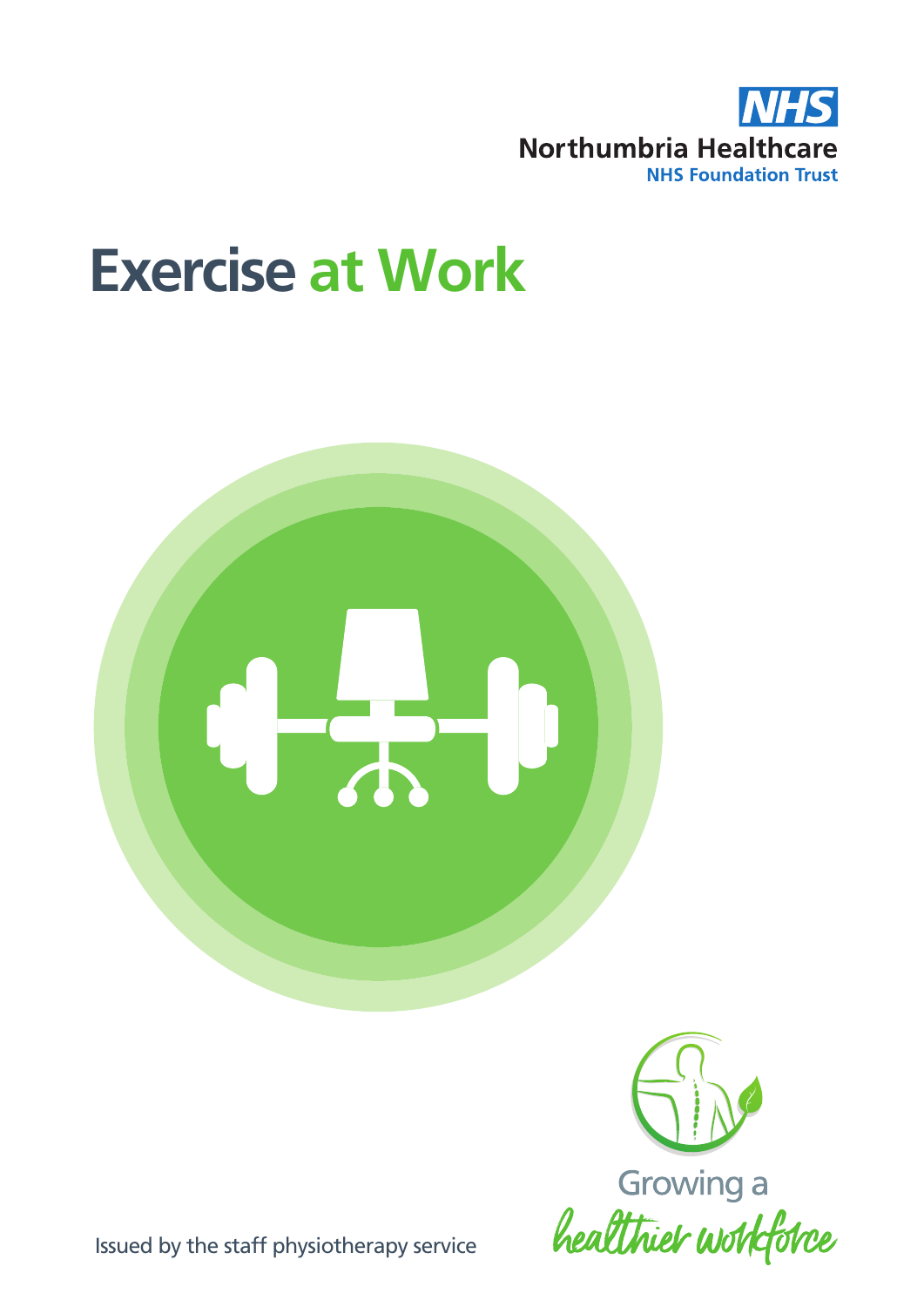**Many people suffer from musculoskeletal discomfort on a daily basis. Remaining still for prolonged periods of time can contribute to this.**

**Taking regular micro-breaks, has been shown to help ease discomfort as well as enhance mental concentration and performance, especially when taken every 20 minutes. This involves any change of position and can include simple tasks such as walking to the printer or standing at the photocopier.** 



## **Desk exercises for micro-breaks**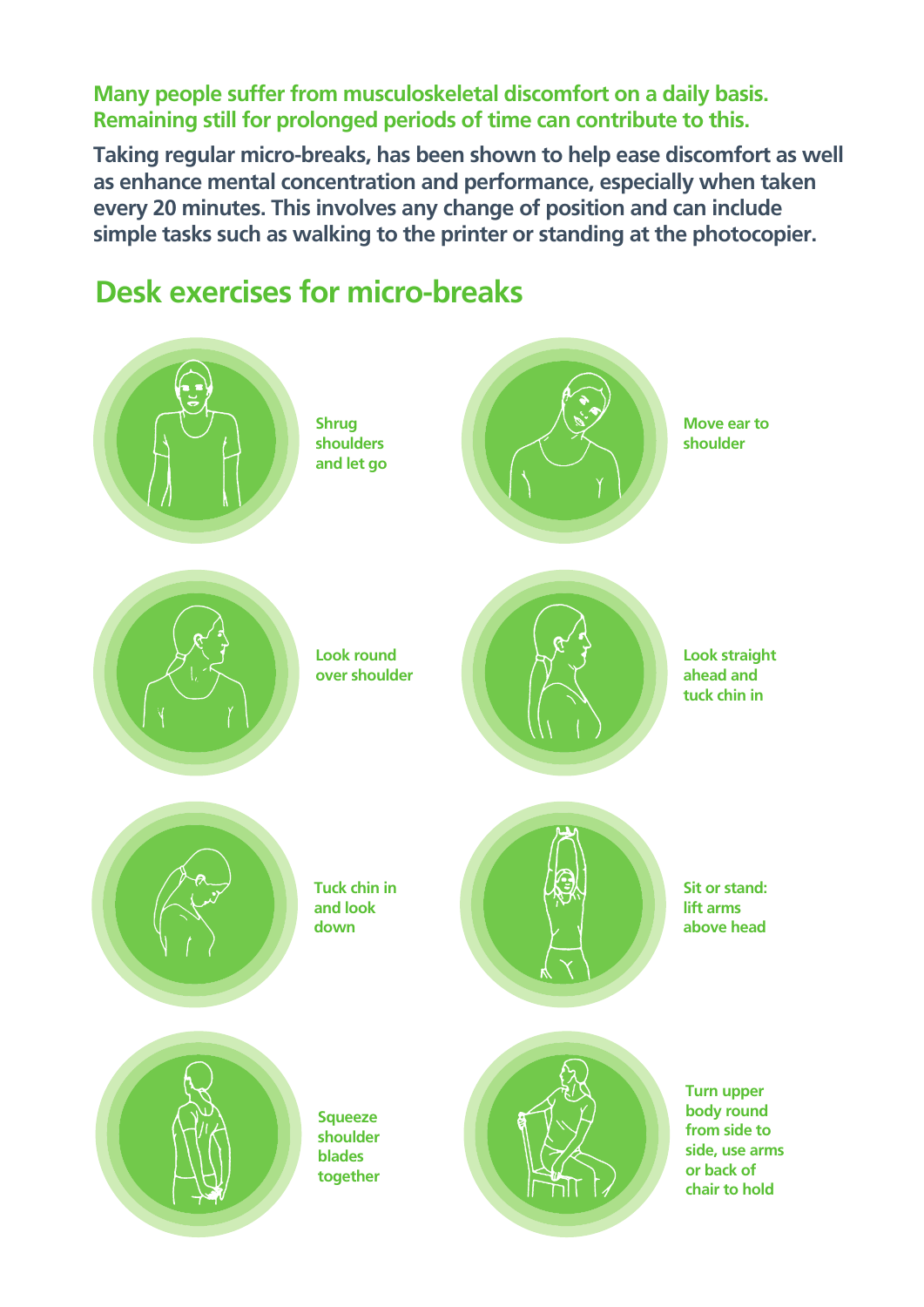

## **Breaks**

You should try and be active on a daily basis and minimise the amount of time sitting for prolonged periods. There are many simple and small ways to break up sedentary time and introduce activity within your working day. For example:

- Get off the bus early and walk 20 minutes to work to burn nearly 60 calories.
- Take a 30 minute conference call standing up and burn 63 calories.
- Take the stairs instead of using the lift and burn 51 calories.
- Complete one of the walking routes around each hospital site, on the trust Health and Wellbeing webpage, they take 20-30 minutes and can burn 100 calories or more.